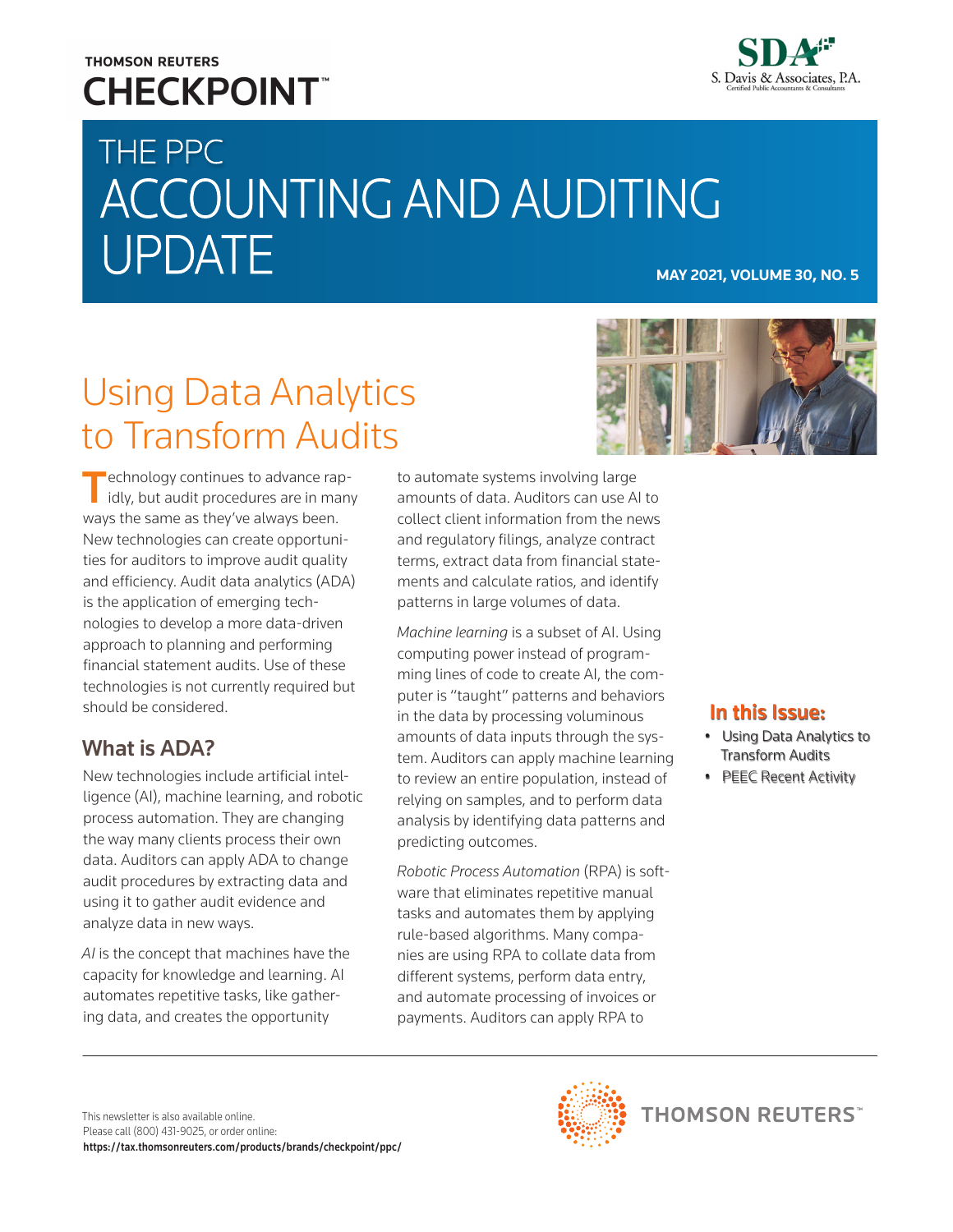automate the repetitive low-value tasks and collect and collate audit evidence.

#### Advantages of ADA

Data Management. One of the most difficult parts of the audit can be getting complete and reliable data, and significant audit time may be spent reviewing multiple reports and formatting data. Technology can solve this problem and save time for both the auditor and the client. Auditors can move away from the traditional audit approach of using spreadsheets to organize and analyze data and move towards more data-driven conclusions to support audit opinions.

More Efficient and Effective Audits. By having more insight about clients upfront and spending less time gathering data and performing repetitive tasks, ADA can increase the speed and efficiency of audits. Audit quality improves when auditors have a broader understanding of the client, spend more time performing higher level review and analysis, and focus on areas of risk and professional judgment. Audit consistency improves by standardizing processes and using consistent techniques across engagements.

#### Required Audit Evidence

In July 2020, the ASB issued SAS 142, *Audit Evidence*. It provides expanded guidance on evaluating whether sufficient appropriate audit evidence has been obtained, including examples of how auditors may use ADA and other automated tools and techniques. It includes an exhibit illustrating the use of an ADA that simultaneously accomplishes the objectives of both risk assessment and substantive audit procedures. SAS 142 is effective for periods ending on or after December 15, 2022.

#### Practical Consideration:

SAS 142 is available on the AICPA's website at [www.aicpa.org/content/dam/](https://www.aicpa.org/content/dam/aicpa/research/standards/auditattest/downloadabledocuments/sas-142.pdf) [aicpa/research/standards/auditattest/](https://www.aicpa.org/content/dam/aicpa/research/standards/auditattest/downloadabledocuments/sas-142.pdf) [downloadabledocuments/sas-142.pdf](https://www.aicpa.org/content/dam/aicpa/research/standards/auditattest/downloadabledocuments/sas-142.pdf).

#### Potential Obstacles

Over the last five years, much has been written about emerging technologies and the development of ADA. As a result, auditors are under some pressure to develop and use ADA. However, there are a number of barriers for auditors to consider for its successful application.

Data Acquisition. In most audits, one of the most difficult tasks is getting complete and reliable client data in a workable format. For ADA to be employed, disaggregated data in client systems must be available, consistent, and reliable, and auditors must be able to extract, transform, and load it.

Investment. While many large firms have invested substantial resources in ADA in recent years, many smaller firms don't have the human capital and financial resources to develop emerging technologies. A significant barrier for auditors is having sufficient time while still focusing on their current clients. Implementing and using ADA requires significant expertise, so there may be a need to invest time and money in developing auditors' skills in this area, along with the use of automation in general.

Methodology. To implement new audit technologies, auditors need to evaluate their current audit approach and how ADA can fit into their audit plans. Some existing procedures will be eliminated, and others will be added. Effective change management requires auditors to look at the work being performed, who is doing the work, the processes, and the audit team's skill sets at all levels. Auditors must continue to comply with auditing standards, including reperformance and documentation, and continue to apply appropriate professional judgments in an ADA context.

Technology. Auditors need to evaluate their current technology capabilities, processes, and controls, along with what they would like them to be in the near term and longer term. This includes both hardware and software. There should be an implementation plan where technology and ADA can be introduced in phases in order to make the change more achievable. Cultural and training issues specific to adopting changes in technology should be considered.

#### Practical Consideration:

The AICPA has resources on audit data analytics on their website: [www.aicpa.org/](https://www.aicpa.org/interestareas/frc/assuranceadvisoryservices/auditanalytics.html?cid=referral:insightsblog:ADAvideos:AuditDataAnalyticsHomepage2:aicpa&utm_medium=referral&utm_source=insightsblog&utm_campaign=ADAvideos&utm_content =AuditDataAnalyticsH) [interestareas/frc/assuranceadvisoryservices/](https://www.aicpa.org/interestareas/frc/assuranceadvisoryservices/auditanalytics.html?cid=referral:insightsblog:ADAvideos:AuditDataAnalyticsHomepage2:aicpa&utm_medium=referral&utm_source=insightsblog&utm_campaign=ADAvideos&utm_content =AuditDataAnalyticsH) [auditanalytics.html?cid=referral:insightsblog:](https://www.aicpa.org/interestareas/frc/assuranceadvisoryservices/auditanalytics.html?cid=referral:insightsblog:ADAvideos:AuditDataAnalyticsHomepage2:aicpa&utm_medium=referral&utm_source=insightsblog&utm_campaign=ADAvideos&utm_content =AuditDataAnalyticsH) [ADAvideos:AuditDataAnalyticsHomepa](https://www.aicpa.org/interestareas/frc/assuranceadvisoryservices/auditanalytics.html?cid=referral:insightsblog:ADAvideos:AuditDataAnalyticsHomepage2:aicpa&utm_medium=referral&utm_source=insightsblog&utm_campaign=ADAvideos&utm_content =AuditDataAnalyticsH) [ge2:aicpa&utm\\_medium=referral&utm\\_](https://www.aicpa.org/interestareas/frc/assuranceadvisoryservices/auditanalytics.html?cid=referral:insightsblog:ADAvideos:AuditDataAnalyticsHomepage2:aicpa&utm_medium=referral&utm_source=insightsblog&utm_campaign=ADAvideos&utm_content =AuditDataAnalyticsH) [source=insightsblog&utm\\_](https://www.aicpa.org/interestareas/frc/assuranceadvisoryservices/auditanalytics.html?cid=referral:insightsblog:ADAvideos:AuditDataAnalyticsHomepage2:aicpa&utm_medium=referral&utm_source=insightsblog&utm_campaign=ADAvideos&utm_content =AuditDataAnalyticsH) [campaign=ADAvideos&utm\\_content](https://www.aicpa.org/interestareas/frc/assuranceadvisoryservices/auditanalytics.html?cid=referral:insightsblog:ADAvideos:AuditDataAnalyticsHomepage2:aicpa&utm_medium=referral&utm_source=insightsblog&utm_campaign=ADAvideos&utm_content =AuditDataAnalyticsH) [=AuditDataAnalyticsHomepage2](https://www.aicpa.org/interestareas/frc/assuranceadvisoryservices/auditanalytics.html?cid=referral:insightsblog:ADAvideos:AuditDataAnalyticsHomepage2:aicpa&utm_medium=referral&utm_source=insightsblog&utm_campaign=ADAvideos&utm_content =AuditDataAnalyticsH).

• • •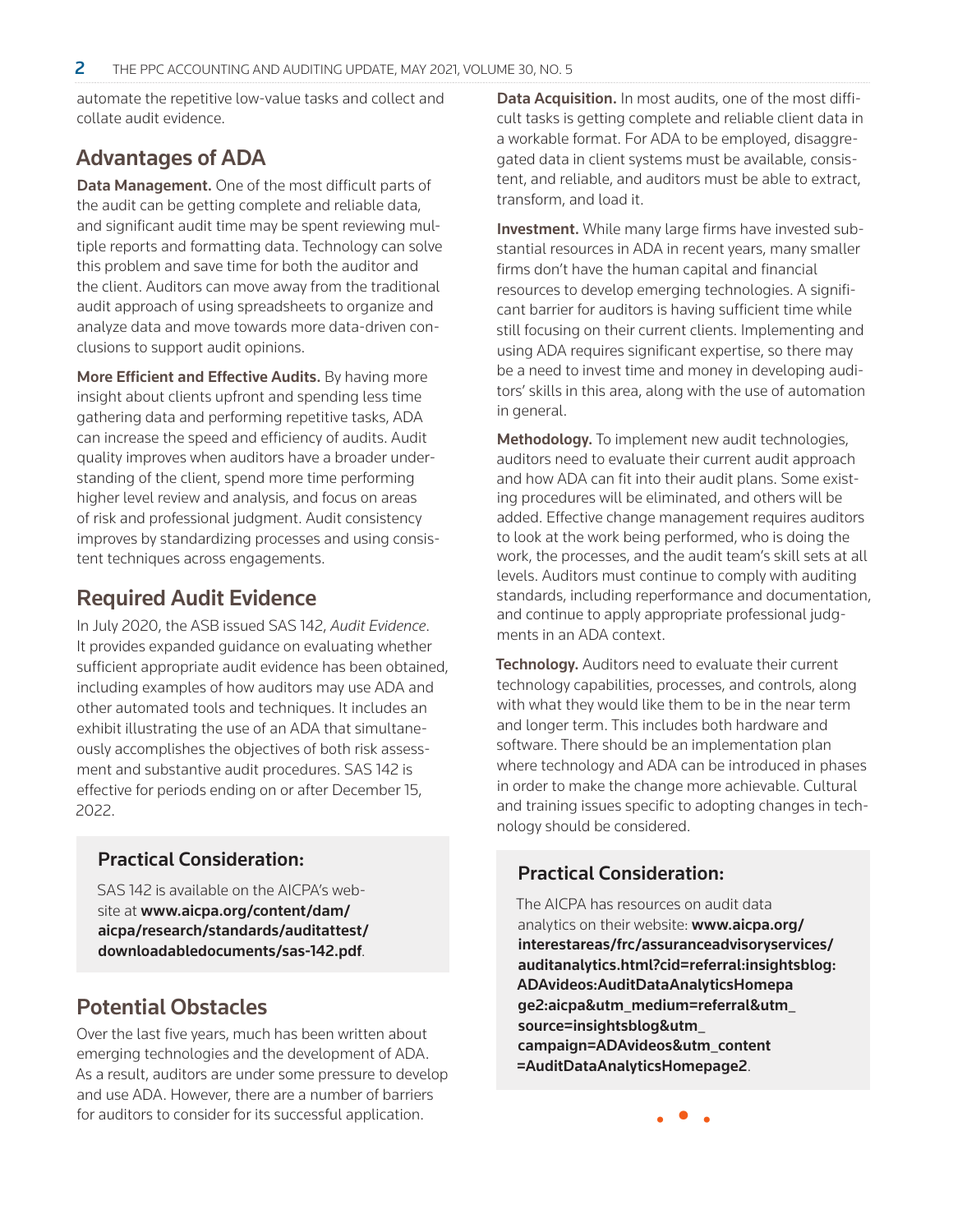## PEEC Recent Activity

The AICPA's Professional Ethics Executive Committee (PEEC) recently issued a number of interpretations and guidance.

### Temporary Policy Statement

On December 21, 2020, the PEEC issued ET 0.600.030.02, "Temporary Policy Statement Related to Amendments of Rule 2-01 of Regulation S-X." The PEEC agreed to evaluate the SEC's October 16, 2020 final amendments to certain auditor independence requirements in Rule 2-01 of Regulation S-X, which will be effective on June 9, 2021, with early adoption permitted, and will determine if any revisions should be made to the AICPA *Code of Professional Conduct* for the SEC amendments. While this evaluation is underway, the PEEC will consider members to be in compliance with the Code if they implement and comply with the SEC amendments or comply with the existing Code. This temporary enforcement policy is effective until the PEEC rescinds it.

#### Practical Consideration:

The Policy Statement is available on the AICPA's website at **[www.aicpa.org/](https://www.aicpa.org/content/dam/aicpa/interestareas/professionalethics/community/exposuredrafts/downloadabledocuments/2021/2021JanuaryOfficialReleaseTemporaryPolicyStatement.pdf)** [content/dam/aicpa/interestareas/](https://www.aicpa.org/content/dam/aicpa/interestareas/professionalethics/community/exposuredrafts/downloadabledocuments/2021/2021JanuaryOfficialReleaseTemporaryPolicyStatement.pdf) [professionalethics/community/exposuredrafts/](https://www.aicpa.org/content/dam/aicpa/interestareas/professionalethics/community/exposuredrafts/downloadabledocuments/2021/2021JanuaryOfficialReleaseTemporaryPolicyStatement.pdf) [downloadabledocuments/2021/2021January](https://www.aicpa.org/content/dam/aicpa/interestareas/professionalethics/community/exposuredrafts/downloadabledocuments/2021/2021JanuaryOfficialReleaseTemporaryPolicyStatement.pdf) [OfficialReleaseTemporaryPolicyStatement.pdf](https://www.aicpa.org/content/dam/aicpa/interestareas/professionalethics/community/exposuredrafts/downloadabledocuments/2021/2021JanuaryOfficialReleaseTemporaryPolicyStatement.pdf).

#### Records Request Interpretation

On February 9, 2021, the PEEC issued ET 1.400.001, "Revised 'Records Requests' interpretation (ET sec. 1.400.200) under the 'Acts Discreditable Rule' (ET sec. 1.400.001)," of the AICPA *Code of Professional Conduct*, which is effective on July 31, 2021. Its goal is to help members better understand their ethical responsibilities relating to requests for records. The revised interpretation changes the requirement for members to *provide* member-prepared records and member work products to a requirement to make such information *available* in any format that is usable and accessible, whether electronic or otherwise, regardless of the format in which the records were received.

In addition, the interpretation also discusses whether a member should be able to withhold client records when the client fails to pay the member reasonable

fees related to providing the records. The interpretation states that a member may charge reasonable fees for the time and expense to retrieve, copy, and ship such records. However, the interpretation precludes members from withholding client-provided records when the client refuses to pay the fees.

#### Practical Consideration:

The interpretation is available on the AICPA's website at [www.aicpa.org/content/dam/](https://www.aicpa.org/content/dam/aicpa/interestareas/professionalethics/community/exposuredrafts/downloadabledocuments/2021/2021-March-records-requests-official.pdf) [aicpa/interestareas/professionalethics/](https://www.aicpa.org/content/dam/aicpa/interestareas/professionalethics/community/exposuredrafts/downloadabledocuments/2021/2021-March-records-requests-official.pdf) [community/exposuredrafts/](https://www.aicpa.org/content/dam/aicpa/interestareas/professionalethics/community/exposuredrafts/downloadabledocuments/2021/2021-March-records-requests-official.pdf) [downloadabledocuments/2021/2021-March](https://www.aicpa.org/content/dam/aicpa/interestareas/professionalethics/community/exposuredrafts/downloadabledocuments/2021/2021-March-records-requests-official.pdf)[records-requests-official.pdf](https://www.aicpa.org/content/dam/aicpa/interestareas/professionalethics/community/exposuredrafts/downloadabledocuments/2021/2021-March-records-requests-official.pdf). In addition, the PEEC plans to issue four Q&A's to assist members with implementation questions.

### Staff Augmentation Arrangements Interpretation

In March 2021, the PEEC issued new interpretation ET 1.275.007, "Staff Augmentation Arrangements," under the Independence Rule (ET 1.200.001), effective on November 30, 2021. In staff augmentation arrangements, or loaned staff, members provide human resources as a service to clients. In these cases, the client is responsible for directing and supervising the activities of the loaned staff. The Interpretation indicates that these arrangements will impair independence except when certain safeguards are in place. The safeguards include staff augmentation arrangements—

- performed due to an unexpected situation that would create significant hardship for the attest client to make other arrangements
- not expected to reoccur
- performed only for a short period of time (not more than 30 days)
- where augmented staff doesn't participate in or influence an attest engagement covering the period that includes the staff augmentation arrangement
- where augmented staff only perform activities not prohibited by ET 1.295
- where the member is satisfied that client management has designated individual(s) with suitable skill, knowledge, and/or experience to be responsible for determining the activities to be provided by the augmented staff, supervises and oversees the activities,